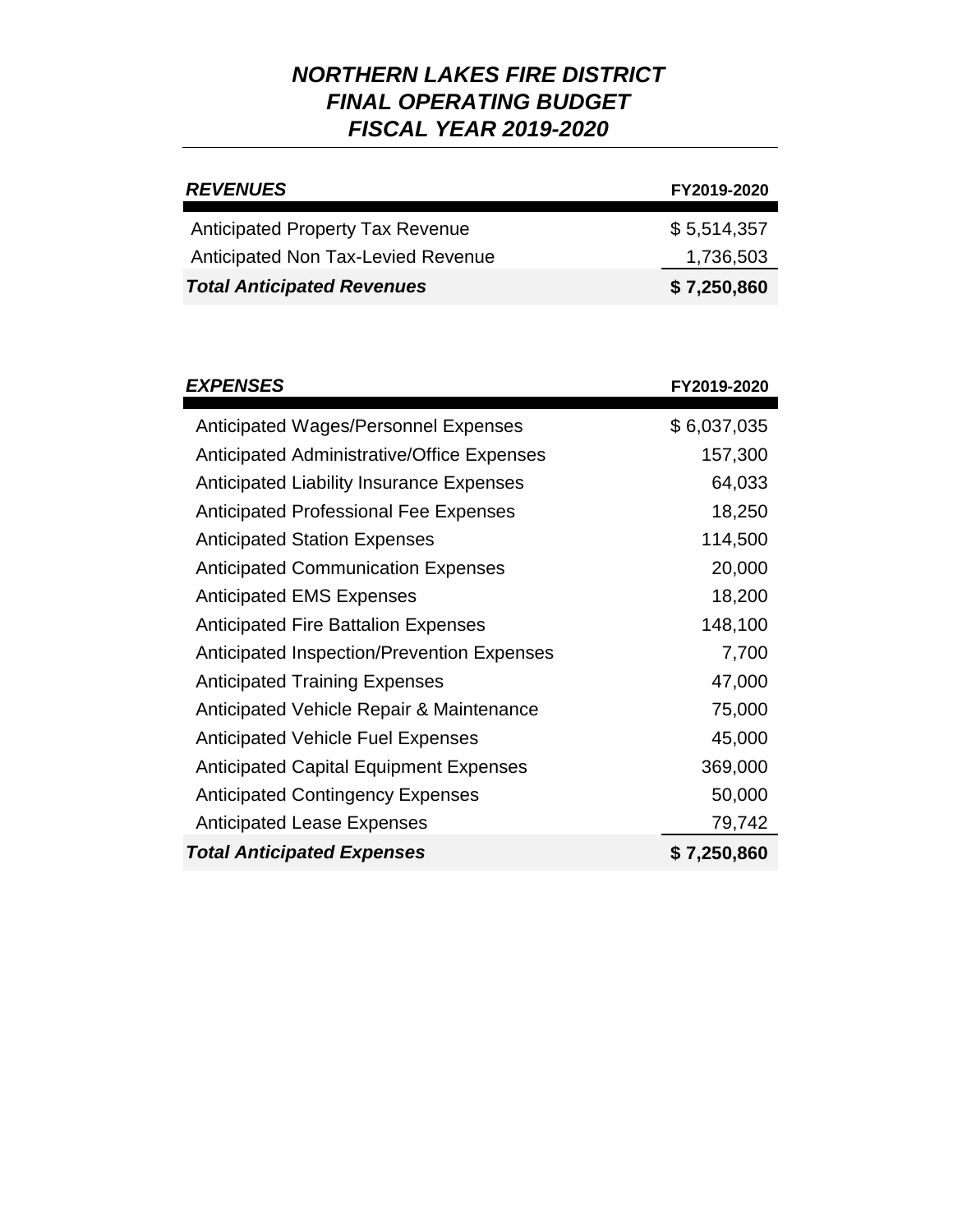### *NORTHERN LAKES FIRE PROTECTION DISTRICT*  **Budget Summary Fiscal Year 2019/2020**

*General Fund - Operating Budget*

| <b>REVENUES</b> |                                   | 2019-2020       |
|-----------------|-----------------------------------|-----------------|
| Line Item       | Description                       | Anticipated     |
| 87000 -         | <b>Property Tax Revenue</b>       | 5,514,357       |
| $87010 -$       | Interest Revenue                  | 55,000          |
| $87020 -$       | Sales Tax Revenue                 | 153,000         |
| 87030 -         | <b>Fire Prevention Revenue</b>    | 75,000          |
| 87042 -         | <b>KCEMSS Anticipated Revenue</b> | 1,389,205       |
| $87050 -$       | Miscellaneous Revenue             | 30,000          |
| 87070 -         | Beginning Fund Balance            | 34,298          |
|                 | <b>Total Revenues Anticipated</b> | \$<br>7,250,860 |

### *EXPENDITURES* **2019-2020**

Line Item Description 1,500 67,856 121,580 669,500 158,312 107,389 3,775 3,775 3,775 3,775 3,775 105,924 77,514 1,453,361 243,429 452,732 460,694 45,000 105,924 105,924 11,000 **Total Wages \$ 4,206,515** 40400 - Division Chief Training 40410 - Division Chief EMS 40441 - Long Term Disability Insurance Anticipated *40000 - Wages* 40150 - Volunteers 40160 - Executive Assistant 40190 - Fire Chief 40210 - Overtime 40250 - Longevity 40270 - Administrative Assistant (2) 40281 - Commissioner District 1 40282 - Commissioner District 2 40283 - Commissioner District 3 40284 - Commissioner District 4 40285 - Commissioner District 5 40290 - Fire Marshal 40292 - Deputy Fire Marshal (1.5) 40300 - Firefighter (21) 40302 - Battalion Chief (3) 40310 - Engineer (6) 40320 - Captain (6) 40325 - Upgrade Pay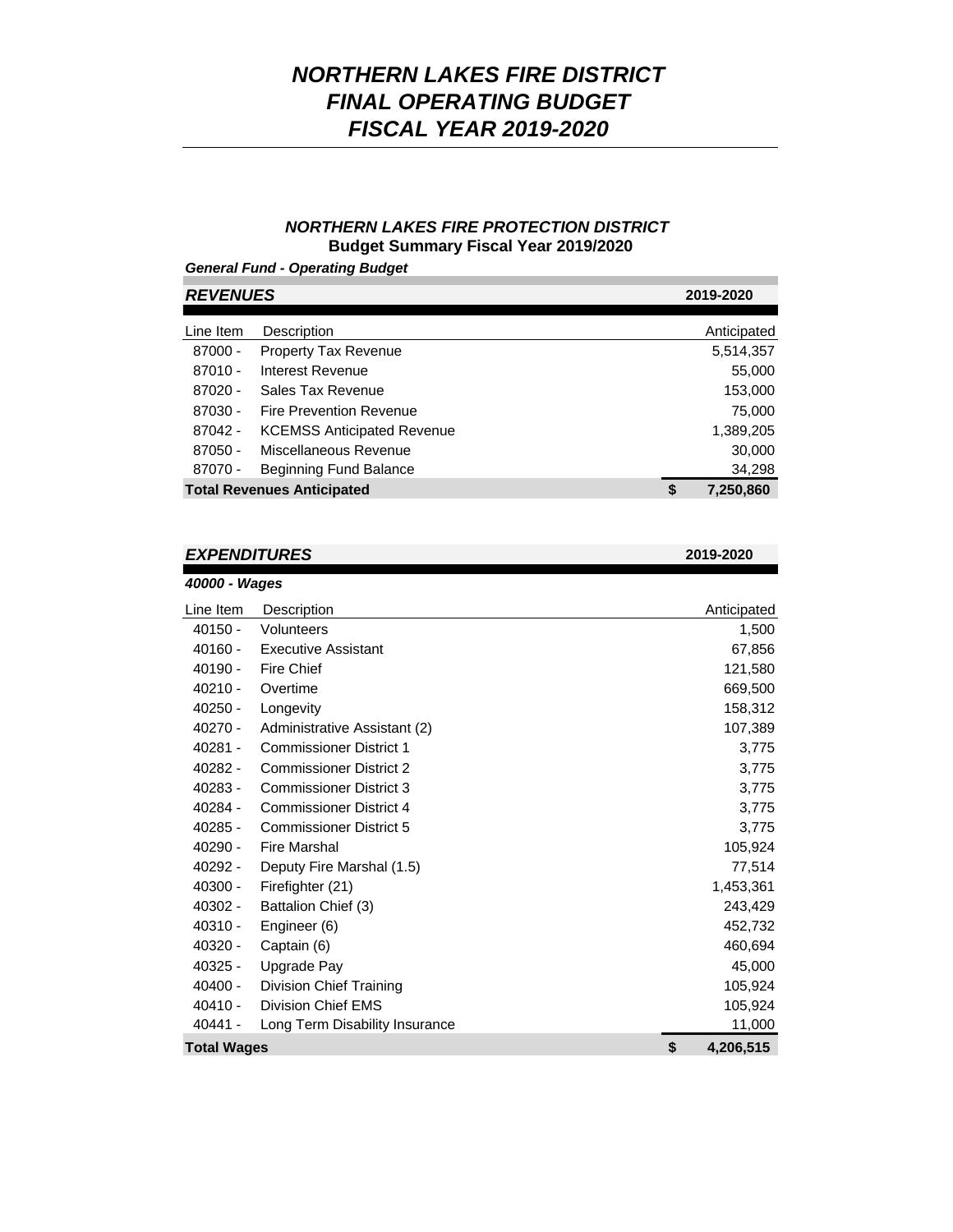#### *42000 - Personnel Expenses*

| 42030 -   | FICA (Medicare, Social Security)       | 61,087          |
|-----------|----------------------------------------|-----------------|
| 42031 -   | PERSI Choice 401(k) Match              | 252,301         |
| 42040 -   | <b>PERSI</b>                           | 516,376         |
| $42050 -$ | Medical Insurance                      | 607,918         |
| $42051 -$ | <b>Medical Insurance Commissioners</b> | 59,977          |
| $42055 -$ | <b>NCPers Life</b>                     | 8,640           |
| $42060 -$ | Dental Insurance                       | 60,224          |
| $42061 -$ | Dental Insurance Commissioners         | 5,359           |
| $42062 -$ | <b>Provident Insurance</b>             | 16,000          |
| 42063 -   | Employee Assistance Program (EAP)      | 2,585           |
| $42065 -$ | NY Life                                | 240             |
| 42070 -   | <b>Workers Compensation Insurance</b>  | 125,000         |
| 42075 -   | <b>Unemployment Benefits</b>           | 4,000           |
| 42080 -   | <b>VEBA Contribution</b>               | 108,000         |
| 42090 -   | Payroll Expenses                       | 2,813           |
|           | <b>Total Personnel Expenses</b>        | \$<br>1,830,520 |
|           | 44000 - Administrative                 |                 |
| 44010 -   | Meetings/Conference                    | 8,000           |
| $44015 -$ | Dues/Subscriptions                     | 6,000           |
| 44020 -   | Advertisements                         | 1,500           |
| 44025 -   | Admin. Training                        | 12,000          |
| 44030 -   | Physicals & Vaccinations               | 5,000           |
| 44100 -   | Incentives/Awards                      | 11,000          |
| 44105 -   | Miscellaneous Admin Expenditures       | 1,500           |
| 44110 -   | <b>Employment Testing Expenses</b>     | 7,000           |
|           | <b>Total Administrative</b>            | \$<br>52,000    |
|           | 46000 - Office Expense                 |                 |
| $46010 -$ | Office Equip/Repairs/Maintenance       | 18,000          |
| $46015 -$ | <b>Copier Maintenance Contracts</b>    | 1,700           |
| $46020 -$ | Postage                                | 1,600           |
| 46030 -   | <b>Telephone Expenditures</b>          | 13,000          |
| $46035 -$ | <b>Cell Phone Expenditures</b>         | 6,000           |
| 46050 -   | <b>Office Supplies</b>                 | 8,000           |
| 46055 -   | <b>IT Services</b>                     | 7,000           |
| 46056 -   | Software Support/Purchases             | 25,000          |
| 46060 -   | Internet/Bandwidth Services            | 25,000          |
|           | <b>Total Office Expense</b>            | \$<br>105,300   |
|           | 47000 - Liability Insurance            |                 |
| 47000 -   | Liability Insurance                    | 64,033          |
|           | <b>Total Liability Insurance</b>       | \$<br>64,033    |
|           | 48000 - Professional Fees              |                 |
| 48040 -   | Legal Fees                             | 10,000          |
| 48060 -   | Audit                                  | 8,250           |
|           | <b>Total Professional Fees</b>         | \$<br>18,250    |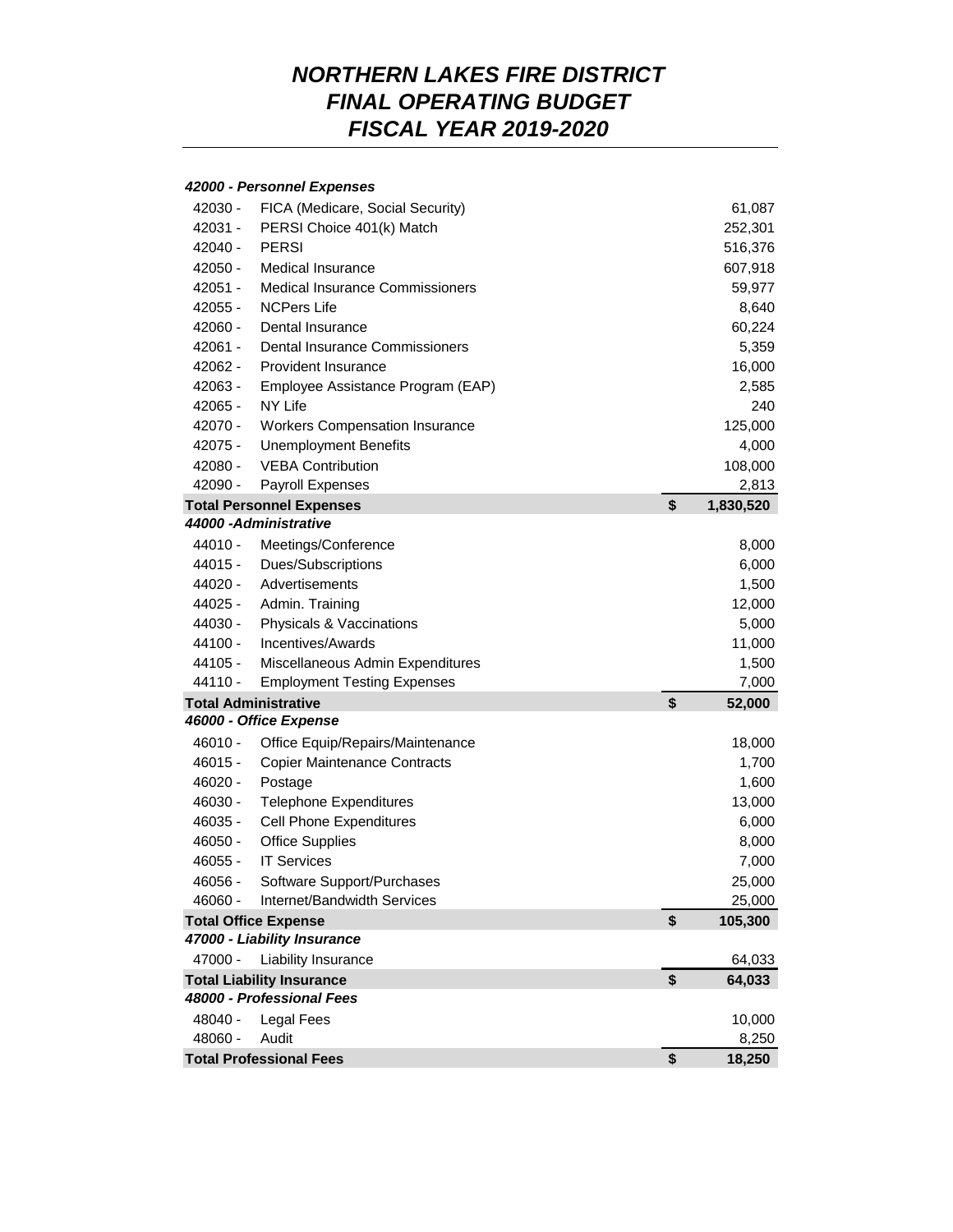#### 41,500 11,000 12,000 40,000 4,500 3,500 2,000 **Total Station Expense \$ 114,500** 60025 - Comm Equip, Repair & Maint 5,000 15,000 **Total Communications \$ 20,000** 60305 - Medical Supplies 3,000 60310 - CPR Supplies 100 60320 - Repair/Maintenance Equip 100 15,000 **Total EMS Expense \$ 18,200** 60810 - SCBA 5,000 60820 - Emergency Scene Rehab Supplies 2,000 60825 - Personal Protective Equip 32,000 60830 - Small Equip Repair and Maintenance 10,000 60841 - Peer Fitness Program 5,000 60842 - Peer Fitness Annual Physicals 20,000 60850 - Uniform Purchase/Replacement 20,000 60865 - Equipment Purchases & Replacement 50,000 60882 - Fire Battalion Expendable Supplies 3,000 3,000 60885 - Fire Extinguishers 1,100 **Total Fire Battalion \$ 148,100** 64220 - Investigation Expense 200 64230 - Training/Recertification 3,500 64235 - Educational/Prevention Materials 2,500 64255 - Equipment Purchase 1,500 **Total Inspection/Prevention \$ 7,700** 64310 - Fire Battalion Training 25,000 64330 - Equipment Purchases 2,000 64340 - Facility & Equip Repair & Maint 20,000 **Total Training Division \$ 47,000** 60355 - EMS Training/Recertification 51320 - Station Supplies (soft goods) 51332 - Station Heating and Electricity 51345 - Garbage Service 51355 - Water Fee 60060 - Radio/Pager Purchase 51305 - Fixed Facility Maintenance 51315 - Building Supplies 51360 - Sewer Fees *64200 - Inspection / Prevention 64300 - Training Division 51300 - Station Expense 60000 - Communications 60300 - EMS Expense 60800 - Fire Battalion*